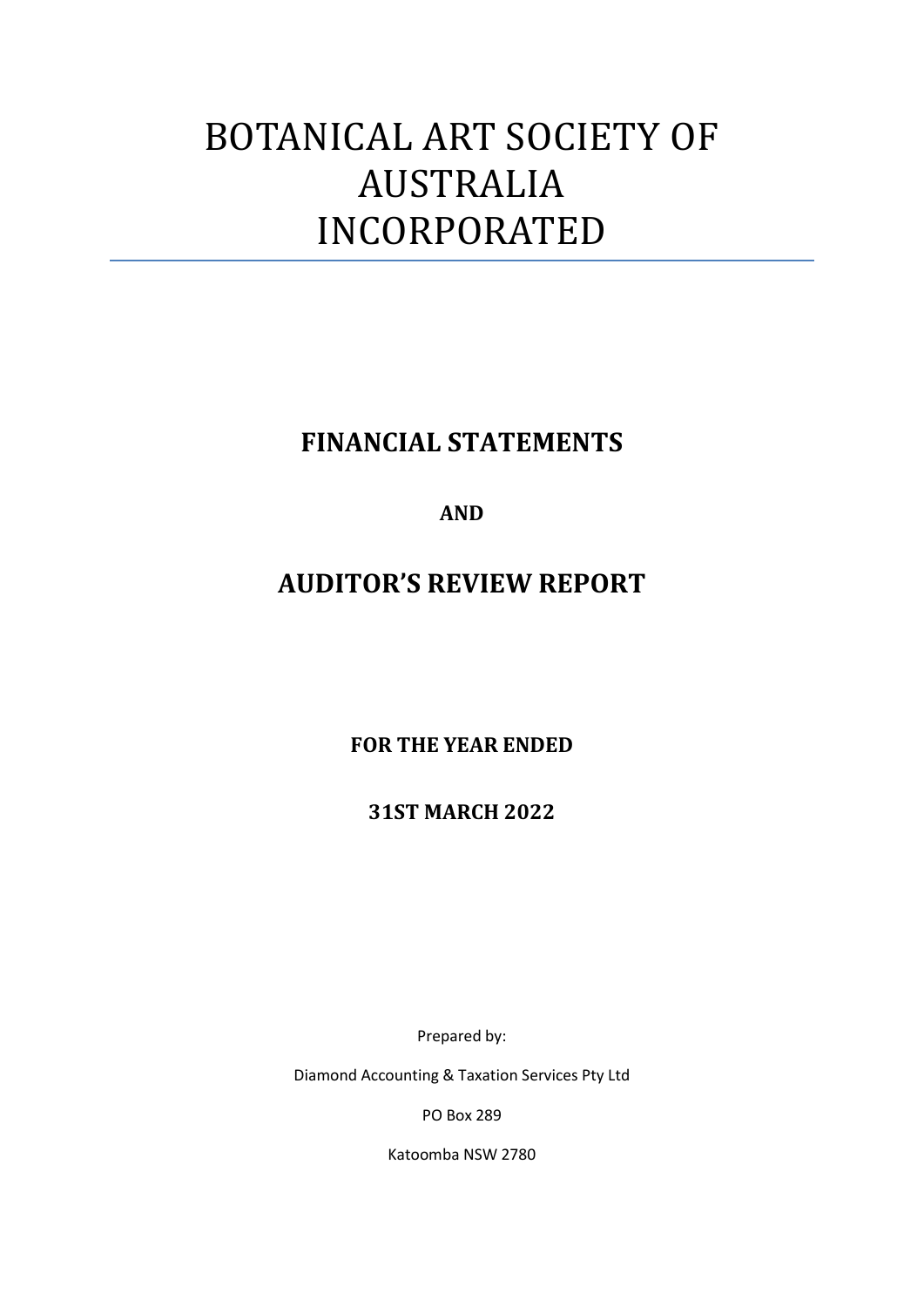### **BOTANTICAL ART SOCIETY OF AUSTRALIA INC.**

#### **ABN 81 913 830 179 TRADING, PROFIT AND LOSS STATEMENT For the year ended 31 March 2022 2022**

| <b>Income</b>                |           |
|------------------------------|-----------|
| Membership                   | 16,020.00 |
| New Membership               | 2,802.50  |
| Online Card & Calendar Sales | 2,056.10  |
| <b>Online Marketplace</b>    | 1,014.00  |
| Online Demonstration Fee     | 3,280.00  |
| <b>Exhibition Art Sales</b>  | 20,540.00 |
| <b>Exhibition Entry Fees</b> | 1,370.00  |
| <b>Exhibition Commission</b> | 295.80    |
| Donations                    | 67.00     |
| <b>Total Income</b>          | 47.445.40 |

| 47,445.40 |
|-----------|
|           |
|           |
| 1,288.21  |
| 53.96     |
| 1,238.56  |
| 625.00    |
| 2,374.35  |
| 3,502.27  |
| 4,724.10  |
| 200.00    |
| 2,000.00  |
| 81.00     |
| 1,200.00  |
| 3,997.52  |
| 180.00    |
| 21,464.97 |
|           |
|           |

| <b>Other Income</b>                     |           |
|-----------------------------------------|-----------|
| Other Income - Botanical Art World Wide | 560.00    |
| <b>Total Other Income</b>               | 560.00    |
|                                         |           |
| <b>Other Expense</b>                    |           |
| Other expenses                          | 17,241.80 |
| <b>Total Other Expense</b>              | 17,241.80 |
|                                         |           |
| <b>Net Profit</b>                       | 9.298.63  |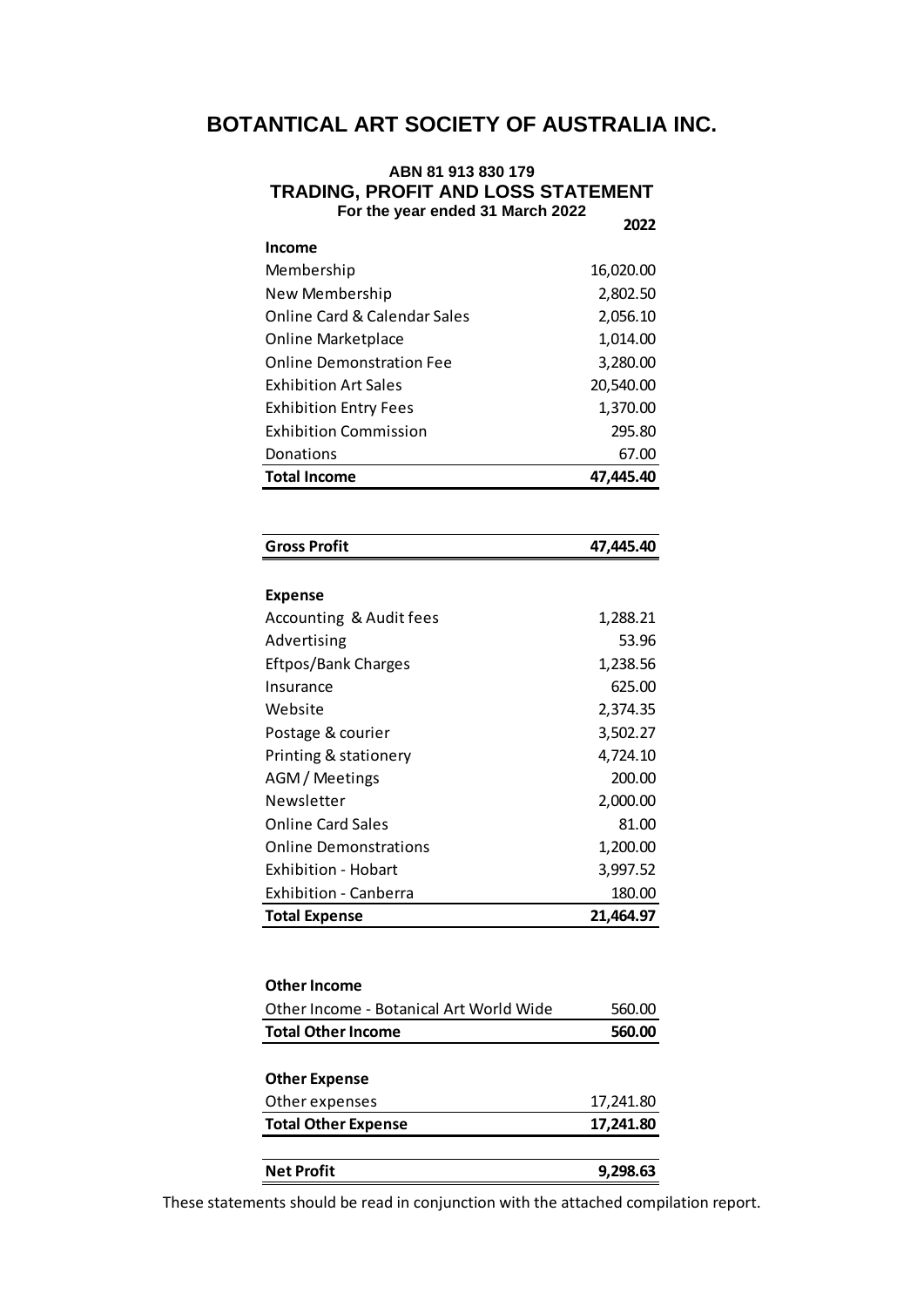### **BOTANTICAL ART SOCIETY OF AUSTRALIA INC.**

### **ABN 81 913 830 179 BALANCE SHEET STATEMENT For the year ended 31 March 2022**

|                                | 2022       |
|--------------------------------|------------|
| Asset                          |            |
| <b>Banking</b>                 |            |
| <b>Westpac Cheque account</b>  | 101,505.10 |
| <b>Total Banking</b>           | 101,505.10 |
|                                |            |
| <b>Current Assets</b>          |            |
| <b>Accounts receivable</b>     | $-45.00$   |
| <b>Total Current Assets</b>    | $-45.00$   |
|                                |            |
| <b>Total Asset</b>             | 101,460.10 |
|                                |            |
|                                |            |
| <b>Net Assets</b>              | 101,460.10 |
|                                |            |
| <b>Equity</b>                  |            |
| <b>Current Earnings</b>        |            |
| Current year earnings          | 9,298.63   |
| <b>Total Current Earnings</b>  | 9,298.63   |
|                                |            |
| <b>Retained Earnings</b>       |            |
| Retained earnings              | 92,161.47  |
| <b>Total Retained Earnings</b> | 92,161.47  |
|                                |            |
| <b>Total Equity</b>            | 101,460.10 |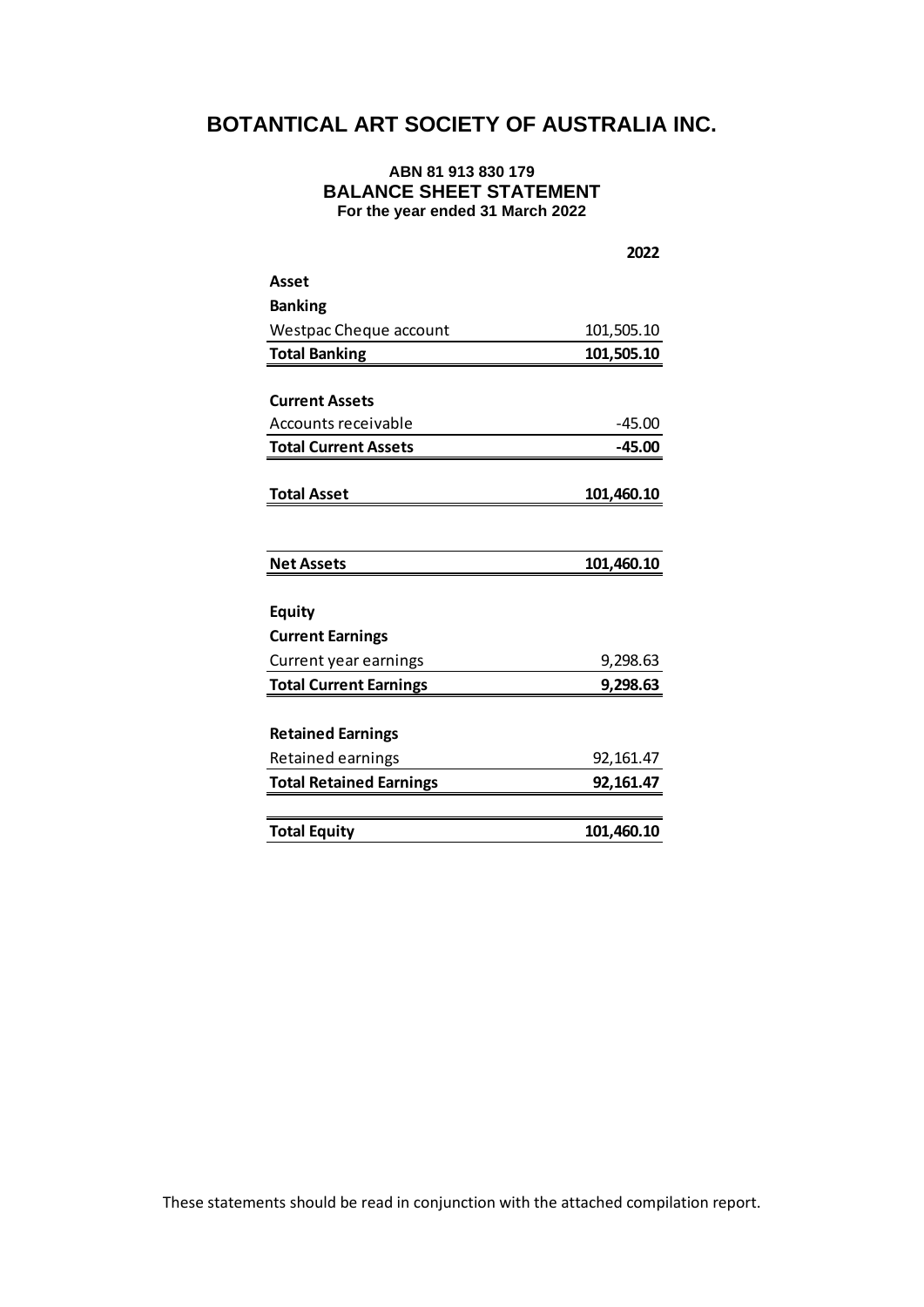## **Botanical Art Society of Australia Incorporated**

## **Notes forming part of the Financial Statements For the year ended 31st March 2022**

*Note 1: Statement of Significant Accounting Policies.*

This financial report is a special purpose financial report prepared in order to satisfy the financial reporting requirements of the Associations Incorporation Act (NSW) and the committee. The Committee has determined that the Botanical Art Society of Australia Incorporated is not a reporting entity.

The financial report has been prepared in accordance with the requirements of the Associations Incorporation Act (NSW) and the following Australian Accounting Standards:

Statement of Financial Performance Accounting for Income Tax **Materiality** Events Occurring after Reporting Date

No other **applicable** Accounting Standards, Urgent Issues, Group Consensus Views or other authoritative pronouncements of the Australian Accounting Standards Board have been applied.

This financial report has been prepared on an accrual basis whereby items are brought into account as money is paid or received, from the records of the Botanical Art Society of Australia Incorporated.

The following **material** accounting policies, which are consistent with the previous period unless otherwise stated, have been adopted in the preparation of this financial report.

### *(a) Income Tax*

The Botanical Art Society of Australia Incorporated is exempt from income tax under the Australian Income Tax Assessment Act 1997. No provision for income tax has therefore been made in these accounts.

### *(b) Payments to Members*

There were no payments made to members of the Botanical Art Society of Australia Incorporated in the form of remuneration.

### *(c) Fixed Assets*

No Fixed Assets are recorded for Botanical Art Society of Australia Incorporated.

Prepared by:

 $\mathcal{L} \times \mathcal{L}$ 

Dana Louise Cole – Director of Diamond Accounting & Taxation Services Pty Ltd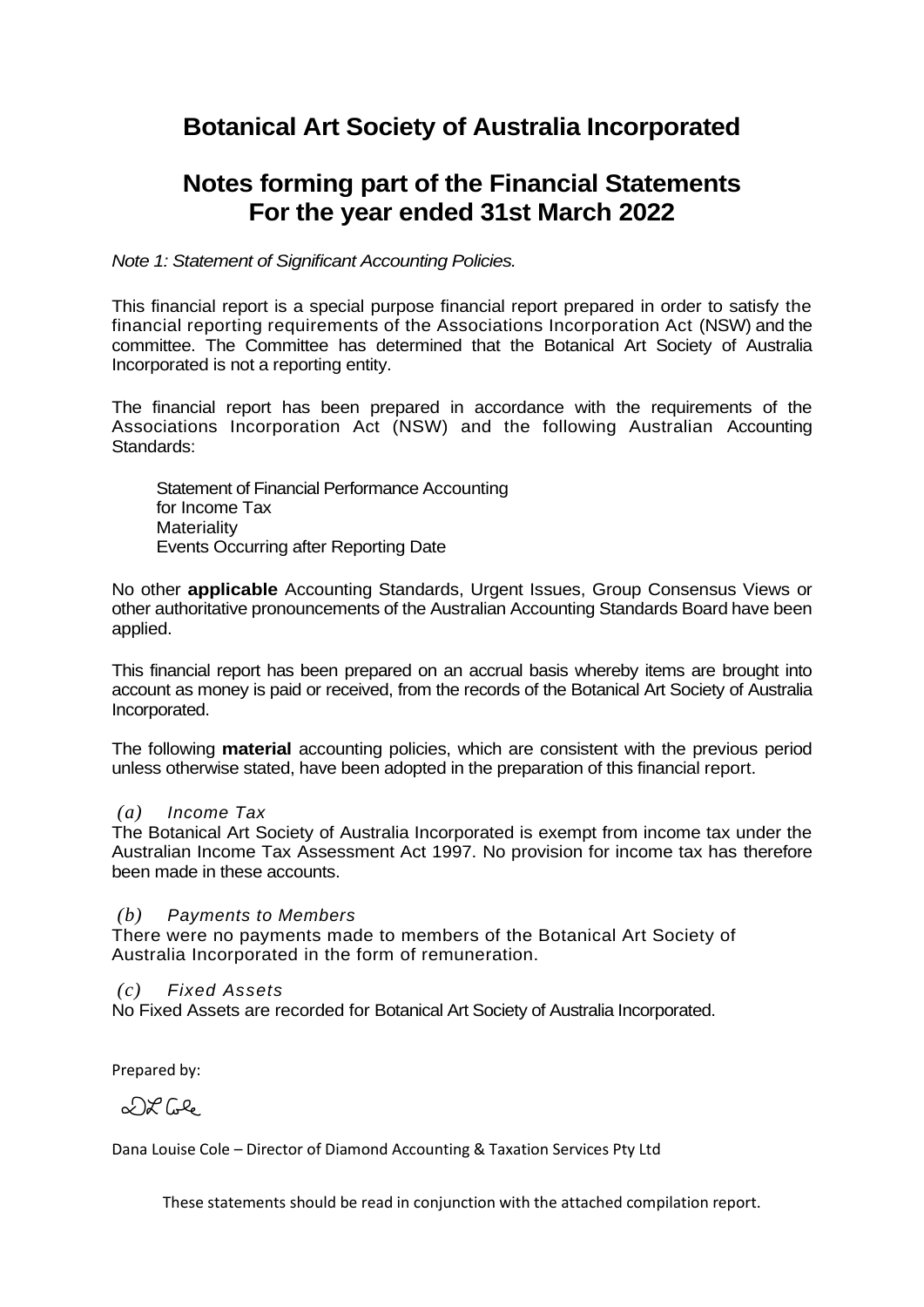# **Auditor's Independence Declaration**

I have reviewed the financial statements of Botanical Art Society of Australia Incorporated for the financial period ended 31st March 2022.

I declare that, to the best of my knowledge and belief, there have been:

- no contraventions of the independence requirements of the Australian Charities and Notfor-profits Commission Act 2012 in relation to the review and,

- no contraventions of any applicable code of professional conduct in relation to the review.

 $CA.$  Sidents

SA&C C Giberto, FIPA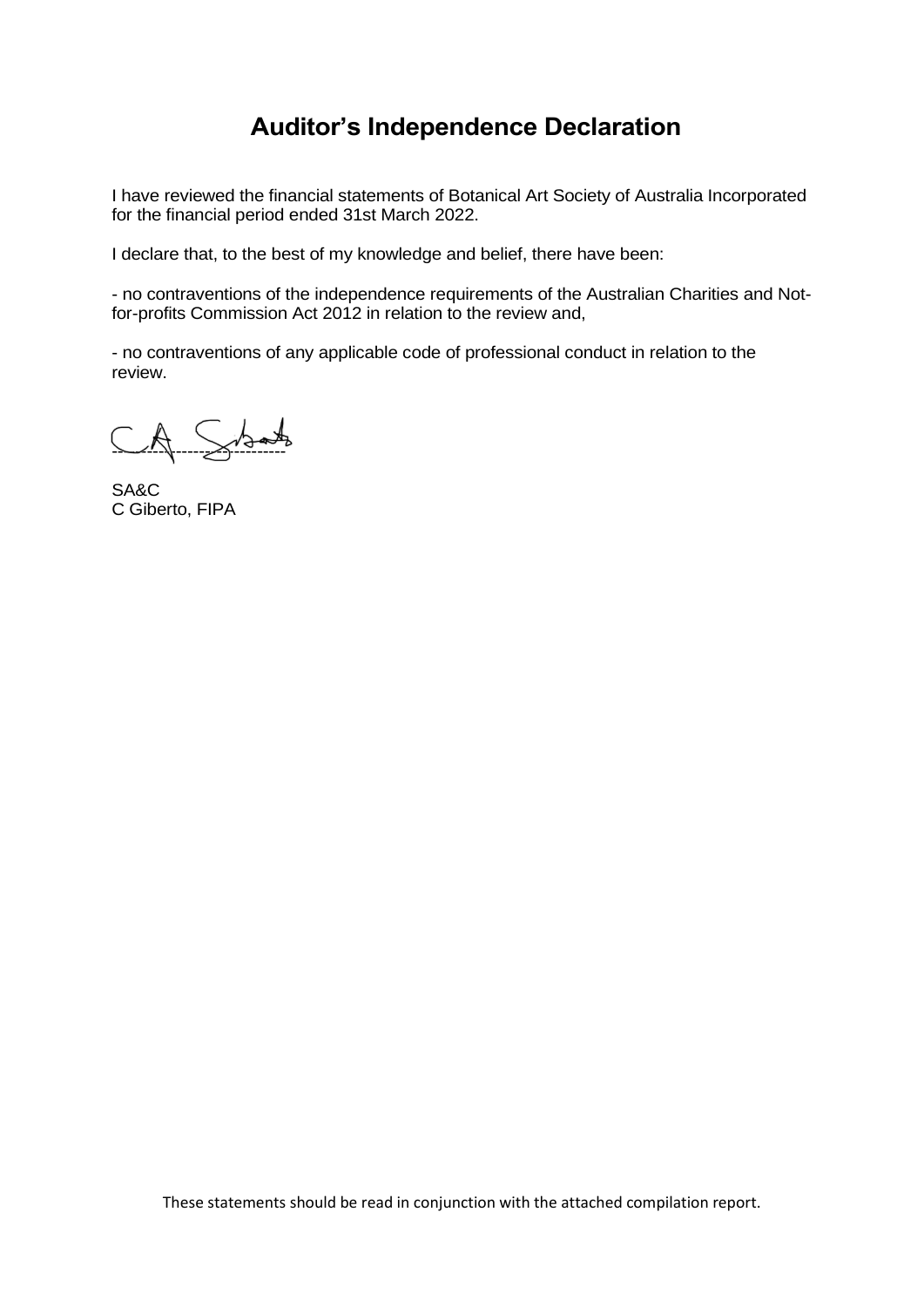### **Independent Audit Report to the Committee of the**

# **Botanical Art Society Incorporated For the year ended 31st March 2022**

#### **Scope**

We have reviewed the electronic version (MYOB) financial reports and General Ledger Accounts, being a special purpose financial report of Botanical Art Society of Australia Inc for the year ended 31/03/2021. The Association's board members are responsible for the financial report and have determined that the accounting policies used. The financial report is consistent with the financial reporting requirements of the Association's constitution and are appropriate to meet the needs of the members. We have conducted an independent review of the online electronic version (MYOB) financial reports in order to express an opinion on it to the members of Botanical Art Society of Australia Inc. An opinion is expressed as to whether the accounting policies used are appropriate to the needs of the members.

The financial report has been prepared for distribution to members for the purpose of fulfilling the Board members' financial reporting requirements under the Association's constitution. We disclaim any assumption of responsibility for any reliance on this report or on the financial report to which it relates to any person other than the members, or for any purpose other than that for which it was prepared.

Our review requested by the Board member(s) has been conducted in accordance with Australian Auditing Standards. Our procedures included examination, on a test basis, of evidence supporting the amounts and other disclosures in the financial reports, and the evaluation of significant accounting estimates. These procedures have been undertaken to form an opinion whether, in all material respects, the financial report is presented fairly in accordance with accounting policies, so as to present a view which is consistent with our understanding of the Association's financial position, and performance as represented by the results of its operations. These policies do not require the application of all Accounting Standards and other mandatory professional reporting requirements in Australia.

The review opinion expressed in this report has been formed on the above basis.

Those standards require that we comply with ethical requirements and plan and perform the review to obtain reasonable assurance about whether the financial statements are free from material misstatement. A review involves performing procedures to obtain evidence about the amounts and disclosures in the financial statements. The procedures selected depend on the auditor's judgement, including the assessment of the risks of material misstatement of the financial statements, whether due to fraud or error. A review also includes evaluating the appropriateness of accounting policies used and the reasonableness of accounting estimates made by management, as well as evaluating the overall presentation of the financial statements.

Because of the inherent limitations of a review, together with the inherent limitations of internal control, there is an unavoidable risk that some material misstatements may not be detected, even though the review is properly planned and performed in accordance with Australian Auditing Standards.

In making our risk assessments, we consider internal control relevant to the entity's preparation of the financial statements in order to design review procedures that are appropriate in the circumstances, but not for the purpose of expressing an opinion on the effectiveness of the entity's internal control. However, we will communicate to you in writing concerning any significant deficiencies in internal control relevant to the review of the financial statements that we have identified during the review.

Our review is not designed to be a complete examination of all aspects of your accounting system. Accordingly, any matters that are reported to you verbally or in writing should not be regarded as all-inclusive.

#### **Reporting**

We anticipate the issues of a review report in accordance with Australian Auditing Standards, however the form and content of our report may need to be amended in the light of our review findings.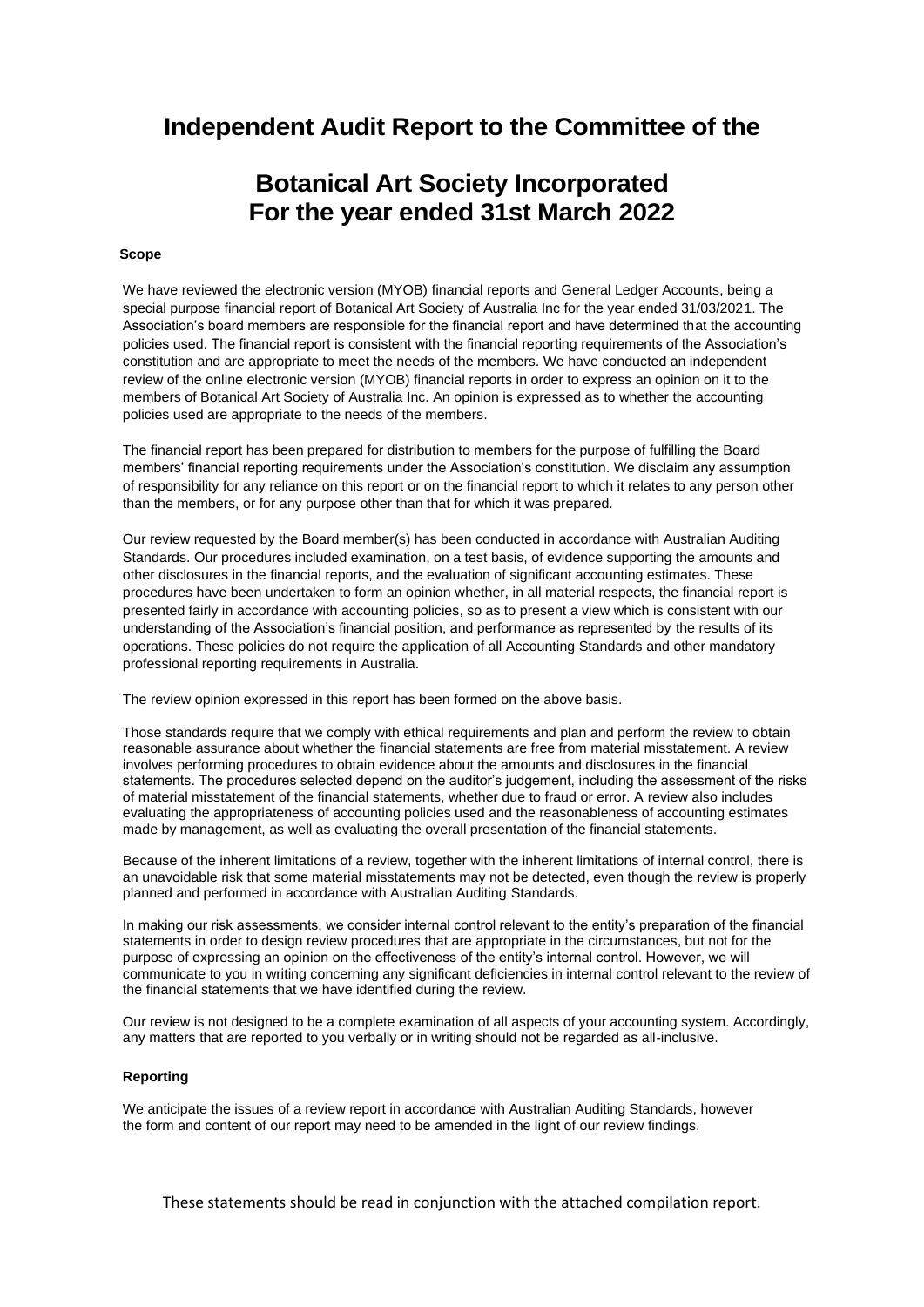#### **Independence**

We have established policies and procedures designed to ensure our independence, including policies on the provision of non-audit work.

#### **Other financial information in reports**

We read the financial information contained in the online electronic versions (MYOB) files or statements that are issued with any of the financial statements, including the Committee reports, email correspondences, to identify material inconsistencies with the financial reports. However, we will not verify such other information.

#### **Review Findings**

In our opinion, the financial reports present fairly in accordance with the accounting policies described in Note 1 to the financial statements, financial position of Botanical Art Society of Australia Inc as at 31/03/2022.

Name of Firm SA&C

Name of Auditor

Claudio Giberto

Dated : 10/05/2022